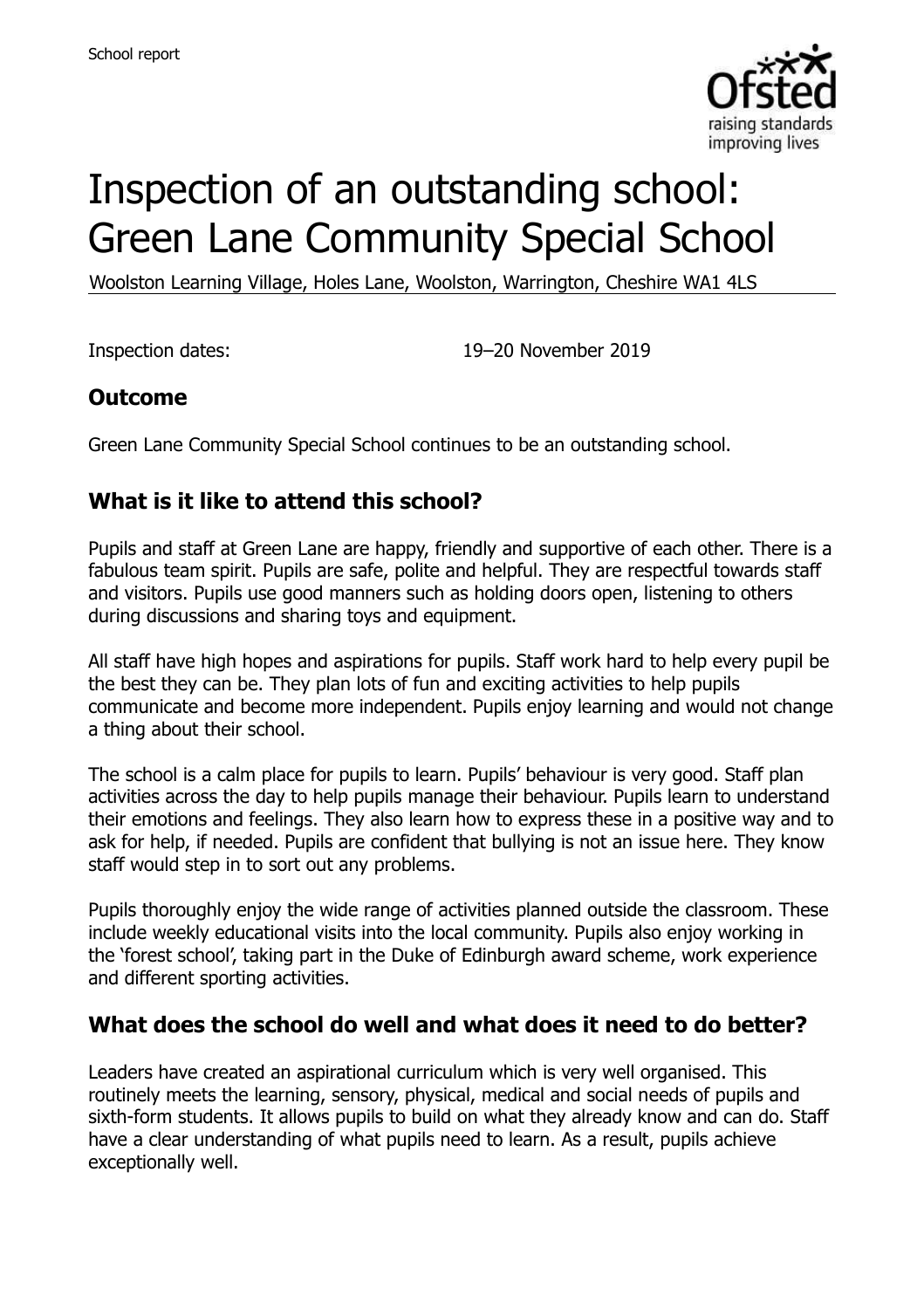

The curriculum is broad and offers pupils a varied range of subjects. Pupils develop a wide range of knowledge and skills in subjects such as Spanish, computing, art and design, drama and music. Staff know each pupil well. They plan activities which interest pupils and are well matched to pupils' abilities. For example, in mathematics, pupils used their measuring, cutting, sticking and teamwork skills to create 3D shapes from straws. Staff provide lots of different opportunities for pupils to develop their independence. They are experts in providing just the right amount of support for pupils. Learning is not disrupted by poor behaviour.

Children in the early years thrive. The classroom and outdoor area are welcoming and well resourced. Routines are put in place so that children quickly become independent. Children's interests in cars, trains, different cartoon characters and sensory materials are used to motivate children to complete tasks with an adult. Children successfully establish early reading, writing and mathematics skills. These are a firm foundation on which future learning is built.

Reading is a priority across the school. Teachers use their expert knowledge of how pupils learn to teach reading well. Reading is regarded as the basis of learning in all other subjects. Phonics and reading are taught consistently well across the school. Activities are well matched to individual pupils. Symbols and photographs are used expertly to support reading. Staff have created their own reading books for pupils. This ensures that all pupils can access reading very successfully.

Many pupils find it difficult to learn new things and to remember information. Staff expertly weave regular opportunities to revisit new learning into the timetable. Pupils are given time to practise and strengthen new skills. Staff find ways for pupils to use these new skills in everyday life. Some pupils enjoy the responsibility of being a class monitor. They successfully complete different tasks such as giving out books and resources. They also make toast and drinks for snack time, take telephone calls from office staff and take the register to the office.

Pupils in key stage 4 have high aspirations. They have already visited local colleges to find out about the range of different courses on offer.

Students in the sixth form are exceptionally well prepared for their next stage in education or employment. They achieve a range of academic and work-related qualifications which are well matched to their learning needs. Leaders and staff place high priority on preparing students for adulthood. Staff plan a wide range of opportunities for students to further develop their independent living, social and communication skills.

Preparation for the world of work is also an important focus for students. Leaders have developed positive relationships in the local business and care communities. Staff manage a successful supported-internship programme. This leads to a number of students gaining employment in a range of businesses and organisations.

Pupils are proud to be members of the school council. They talk about the things they have introduced. This includes the track around the school field, playtime buddies and the new introduction of red ties for key stage 4 pupils.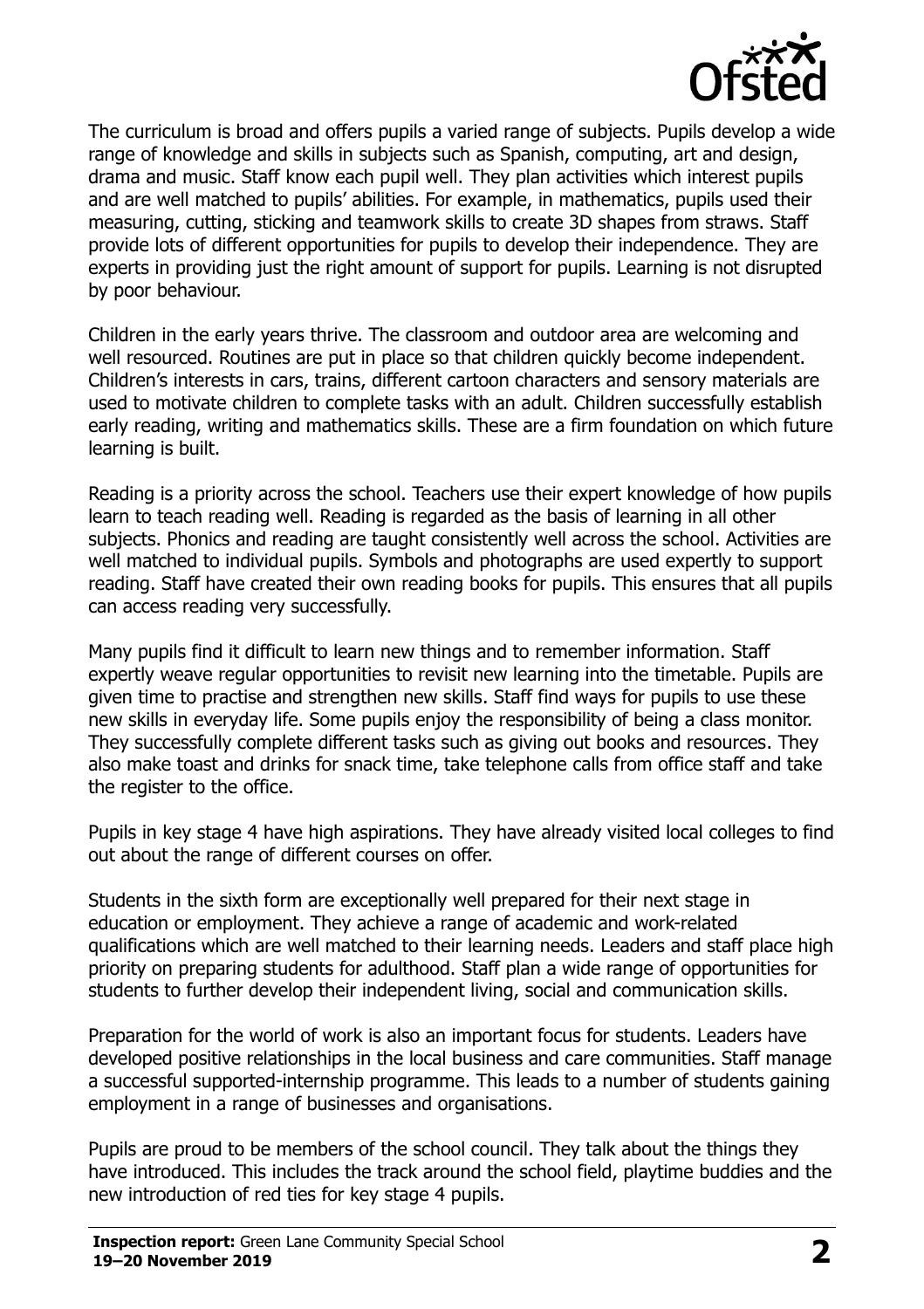

Staff feel valued and work well as a team. They expressed no concerns about bullying or harassment. Staff appreciate senior leaders' investment in their ongoing training and the consideration that they give to their work–life balance. In return, staff work hard to ensure that all pupils and students achieve their best.

# **Safeguarding**

The arrangements for safeguarding are effective.

There is a strong culture of safeguarding across the school. Leaders and staff give priority to the safety and welfare of all pupils and respond quickly to any concerns. Staff know and understand policies and procedures. They follow these carefully to keep all pupils safe.

Staff have a clear understanding of the ways in which pupils are vulnerable. They take their responsibilities very seriously. Staff have received additional training so they can effectively support pupils who have additional medical needs. Parents are confident that their children are safe in school. Family support officers give great support to families and work closely with other agencies and services.

#### **Background**

When we have judged a special school to be outstanding we will then normally go into the school about once every four years to confirm that the school remains outstanding. This is called a section 8 inspection of a good school or non-exempt outstanding school. We do not give graded judgements on a section 8 inspection. However, if we find some evidence that the school could now be better than good or that standards may be declining, then the next inspection will be a section 5 inspection. Usually this is within one to two years of the date of the section 8 inspection. If we have serious concerns about safeguarding, behaviour or the quality of education, we will convert the section 8 inspection to a section 5 inspection immediately.

This is the first section 8 inspection since we judged Green Lane Community Special School to be outstanding in May 2015.

#### **How can I feed back my views?**

You can use [Ofsted Parent View](https://parentview.ofsted.gov.uk/) to give Ofsted your opinion on your child's school, or to find out what other parents and carers think. We use Ofsted Parent View information when deciding which schools to inspect, when to inspect them and as part of their inspection.

The Department for Education has further quidance on how to complain about a school.

If you are not happy with the inspection or the report, you can [complain to Ofsted.](https://www.gov.uk/complain-ofsted-report)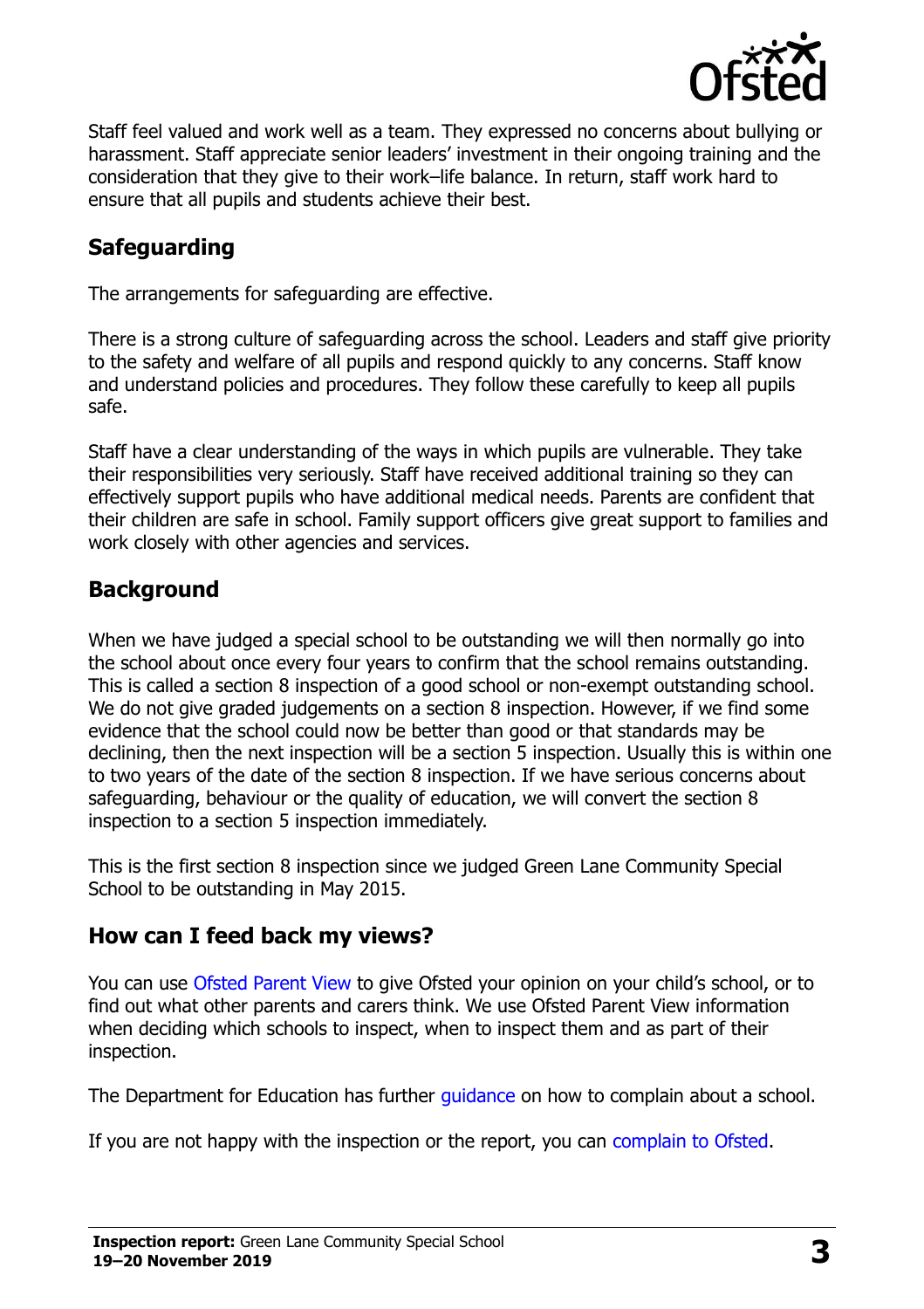

# **Further information**

You can search for [published performance information](http://www.compare-school-performance.service.gov.uk/) about the school.

In the report, '[disadvantaged pupils](http://www.gov.uk/guidance/pupil-premium-information-for-schools-and-alternative-provision-settings)' refers to those pupils who attract government pupil premium funding: pupils claiming free school meals at any point in the last six years and pupils in care or who left care through adoption or another formal route.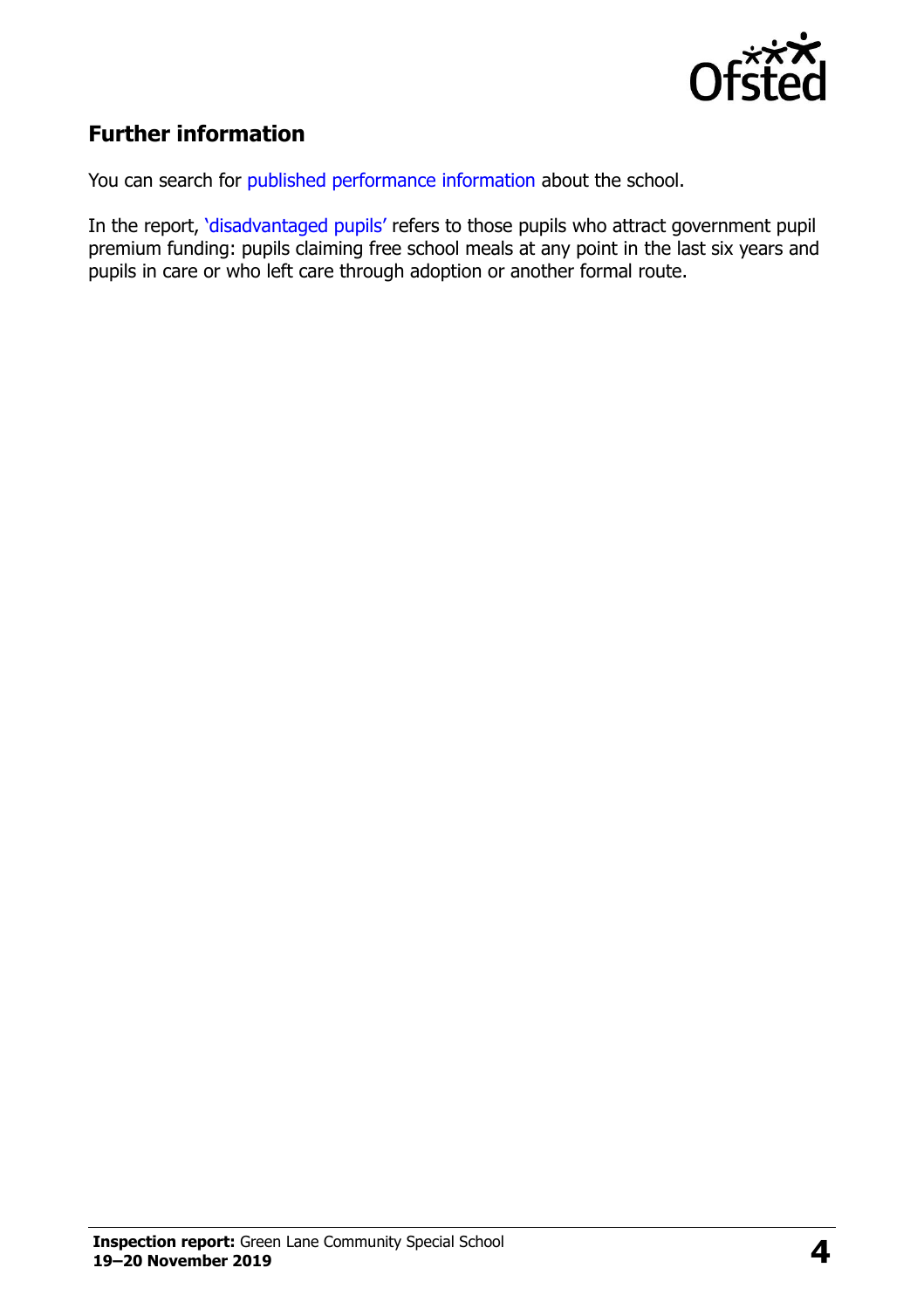

## **School details**

| Unique reference number                            | 111495                       |
|----------------------------------------------------|------------------------------|
| <b>Local authority</b>                             | Warrington                   |
| <b>Inspection number</b>                           | 10087707                     |
| <b>Type of school</b>                              | <b>Special</b>               |
| <b>School category</b>                             | Community special            |
| Age range of pupils                                | 4 to 19                      |
| <b>Gender of pupils</b>                            | Mixed                        |
| <b>Gender of pupils in sixth-form</b><br>provision | Mixed                        |
| Number of pupils on the school roll                | 187                          |
| Of which, number on roll in the sixth<br>form      | 24                           |
| <b>Appropriate authority</b>                       | The governing body           |
| <b>Chair of governing body</b>                     | Mr Alan Lee                  |
| <b>Headteacher</b>                                 | Mr Paul King                 |
| Website                                            | http://greenlaneschool.co.uk |
| Date of previous inspection                        | 6-7 May 2015                 |

#### **Information about this school**

- Green Lane Community Special School provides education for pupils aged four to 19 with moderate and severe learning difficulties. There are some pupils with physical disabilities, autistic spectrum disorders and complex health needs. All pupils have an education, health and care plan.
- The needs of pupils on roll have become increasingly complex in recent years.
- The school has a 40-place sixth-form department, known as Woolston Sixth Form. Students with the most complex needs attend here along with students from Foxwood School.
- The school does not use any alternative providers.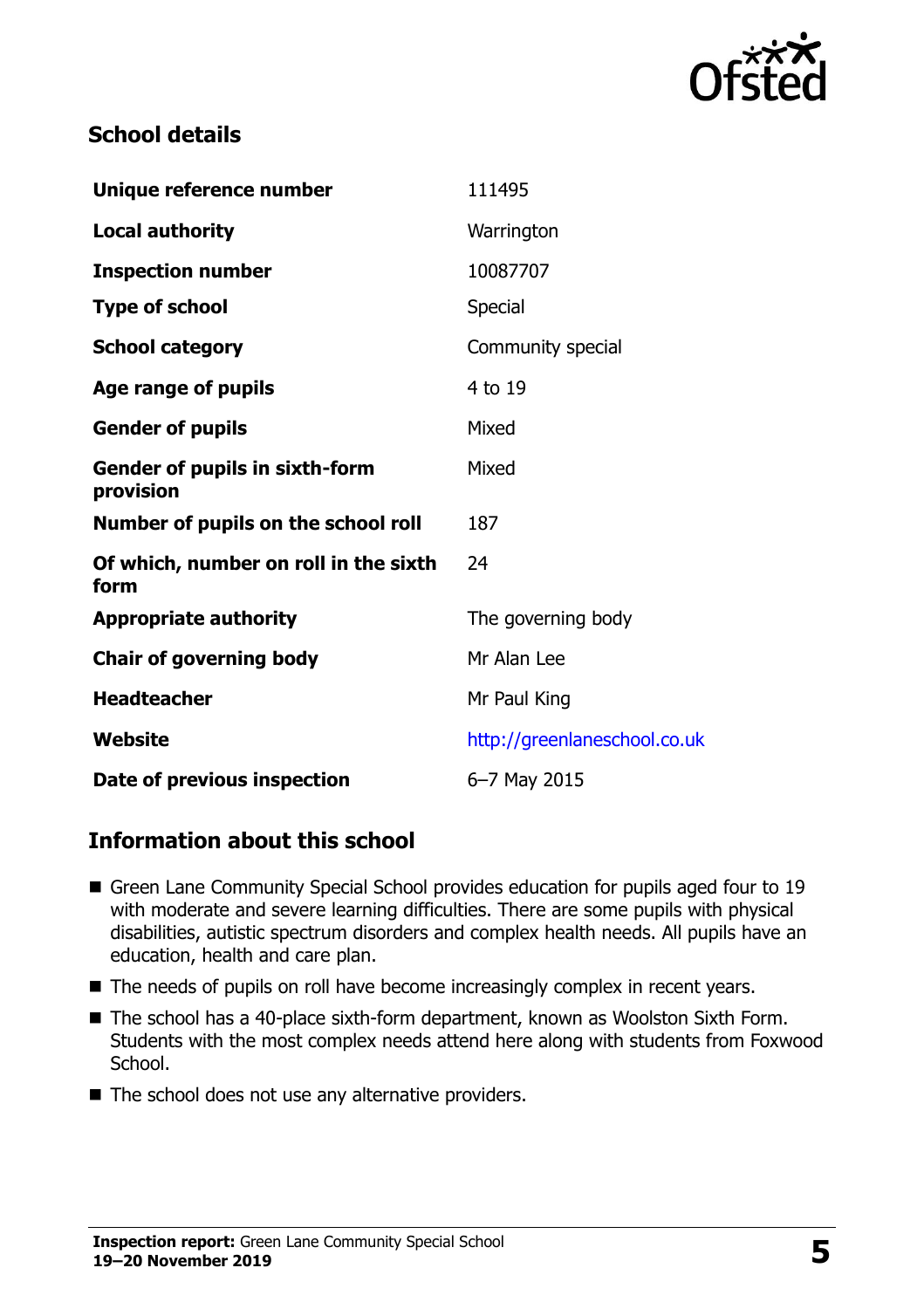

# **Information about this inspection**

- During the inspection, we spoke with pupils about their work and school life. We spoke with members of the governing body, the headteacher, the deputy headteacher and members of staff. We also spoke with a representative of the local authority.
- We reviewed a range of documentation including information about school development, safeguarding and checks undertaken for the appointment of new staff.
- We considered 13 responses to Ofsted's online survey, Parent View, and 29 responses to the online staff survey. There were no responses to the pupil survey.
- We focused on reading, mathematics, modern foreign languages and preparation for adulthood. This entailed discussions with subject leaders, visits to lessons, looking at examples of pupils' work, discussions with teachers and discussions with pupils.

#### **Inspection team**

Michelle Beard, lead inspector **Conservation Conservation** Ofsted Inspector

Linda Griffiths **Contact Contact Inspector** Contact Contact Contact Contact Contact Contact Contact Contact Contact Contact Contact Contact Contact Contact Contact Contact Contact Contact Contact Contact Contact Contact Co